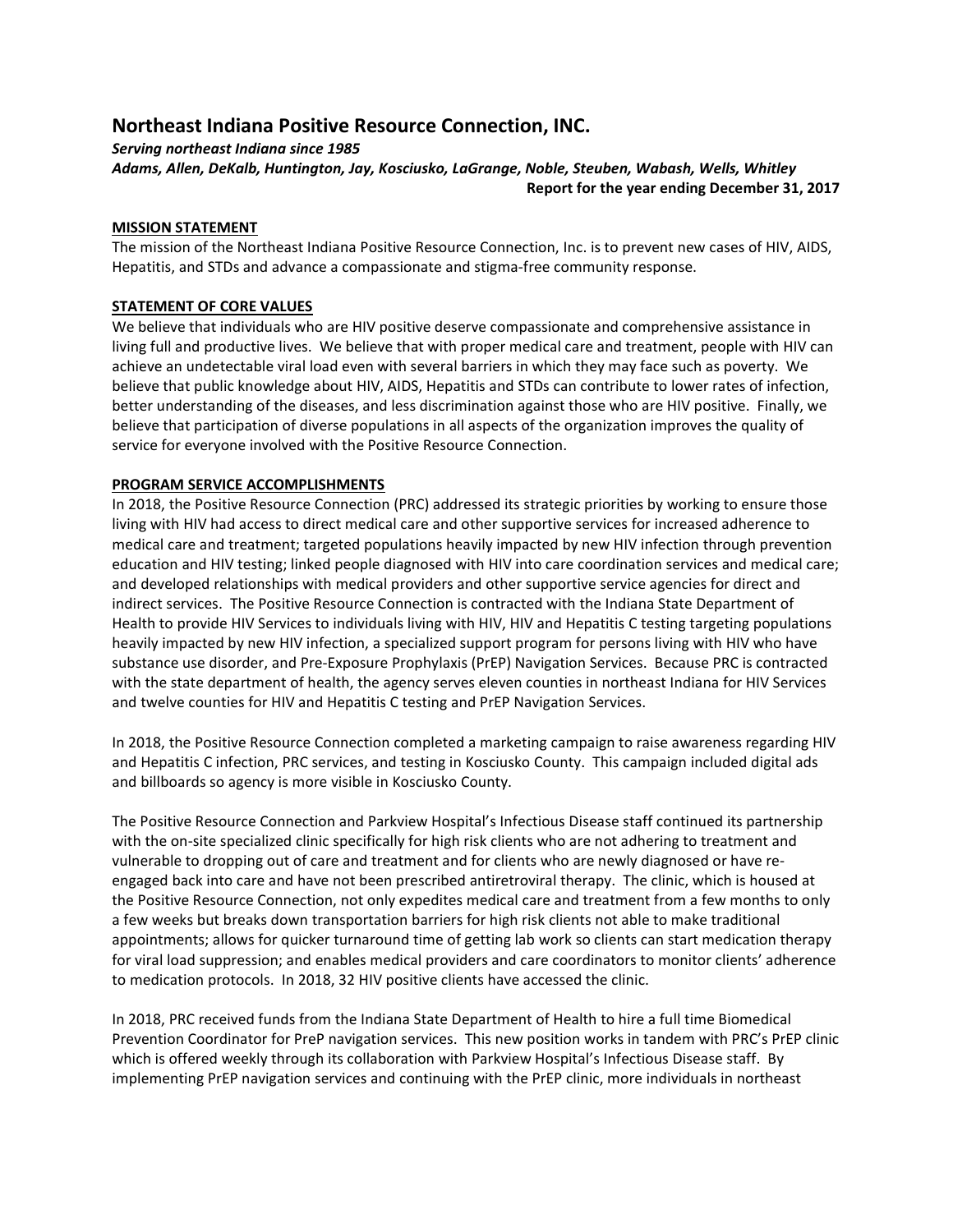Indiana will have access to PrEP for the prevention of HIV which will greatly reduce overall infection rates in northeast Indiana. In 2018, 24 unduplicated individuals accessed PRC's PrEP clinic.

In 2018, through a grant from the Health Foundation of Greater Indianapolis, the Positive Resource Connection continued providing on-site mental health counseling for HIV positive clients. PRC partnered with Headwaters Counseling to provide counseling to clients three days a week who are struggling with issues of substance use, mental health issues such as depression, or psychosocial issues of living with HIV/AIDS. In 2018, PRC expanded mental health counselling for HIV positive clients and collaborated with Volunteers of America to assist in providing tele-med psychiatric services for persons needing additional counseling including medication therapy for their mental health issues. In 2018, 33 clients accessed on-site mental health counseling and/or tele-med psychiatric services.

The Syringe Services Program has been hugely successful in reducing HIV infection rates among people who inject drugs. Once housed at PRC, the Fort Wayne-Allen County Health Department relocated the program to the health department in 2018. Since November 2016, a total of 2,888 individuals have visited the program with 793 new visits and 2,095 returning visits. A total of 152,517 needles have been distributed with 23,690 given out in first visit where no needles are exchanged and 130,827 needles have been distributed with used needles being brought back. Exchange rate of used needles being brought back after the initial visit is 99%.

Through Ryan White Supplemental Funding through the state department of health, PRC purchased cell phones to better connect with HIV positive clients and to increase medical care and treatment adherence for the suppression of viral load. PRC is able send text message reminders to clients on taking their medications or reminders for medical appointments, hold conference calls when care coordinators are not able to attend medical appointments, and be more accessible to clients when care coordinators are not in office.

The board approved PRC's new strategic plan that would be effective through the end of 2019. The new strategic plan focuses on four major goals: 1) A facilities analysis – analyzing the best use of the agency owned residential facility as well as an analysis of our current office location and functionality. 2) Funding Review – reviewing our current sources of income and identifying untapped resources as well as improving the manner in which donors and supports are acknowledged and honored. 3) Program analysis – analyzing current programs for efficiency and effectiveness and identifying new methods of executing programs to ensure they are aligned with client needs and the agency's mission. 4) Staff recruitment, retention, and development – fostering a culture of long-term employment for high performing staff including salary reviews, job description updates, continuing education and training, and staff appreciation activities.

Through a contract with the Indiana State Department of Health, in 2018, PRC began renovating its current office space. These renovations include building more office space for existing and new staff positions, improving phone and electrical lines, moving the lobby area (front entrance) to Oxford Street entrance; sound proofing offices for improving client confidentially; adding a testing room and consulting room for care coordinators to meet with clients; added more storage space; and increased security measures for staff and client safety.

Through HIV Services in 2018, the care coordination department provided services to 437 individuals living with HIV and worked with them on adherence to medical care and treatment for viral load suppression and provided assistance to eliminate any barriers that may prohibit them from staying engaged in care and treatment. In 2018, clients accessed internal and external community resources that included health insurance, housing and utility assistance, food and nutrition, medical care and treatment, legal assistance, education, support groups, and counseling. Care coordination services are enhanced by a Spanish-speaking care coordinator, support specialist for clients with substance use issues, a housing coordinator to prevent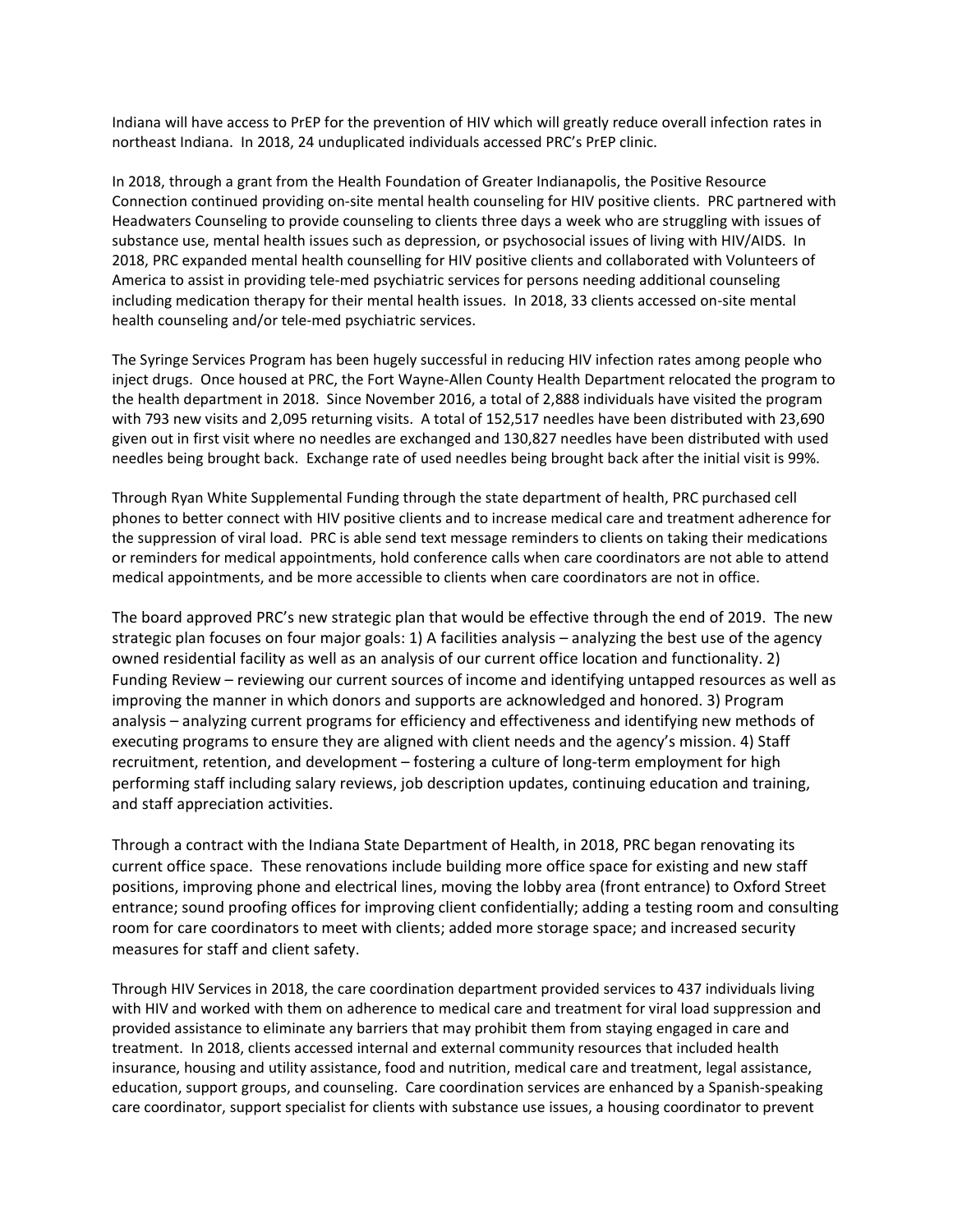homelessness among HIV positive individuals, and a Burmese interpreter who assists in eliminating language and cultural barriers to PRC's Burmese clients in accessing services. The Positive Resource Connection also owns and operates a 17-unit residential facility for persons living with HIV and offers one-bedroom and efficiency units all with full kitchen and baths. Through its care coordination program in 2018, 79% of clients served through care coordination services achieved an undetectable viral load (very little HIV in the body) which is well above the national average of 35%.

Through Prevention Services, the outreach services department provided prevention education, awareness, outreach, and HIV testing and counseling to populations heavily impacted by new HIV infection, as well as the general public. Specific prevention programs targeted at-risk youth, women, African American and Latino men and women, Men who have Sex with Men (MSM), especially young gay men, substance users including people who inject drugs, and other at-risk and underserved populations in twelve counties in northeast Indiana. To raise awareness on the impact of HIV/STD infections and reduce stigma surrounding HIV, outreach staff participated in a number of health and community events and conducted street outreach as well as outreach on social dating sites targeting MSM. In 2018, more than 5,000 individuals in northeast Indiana gained new knowledge about HIV, AIDS, STDs, and viral Hepatitis. In 2018, the Positive Resource Connection also provided free HIV and Hepatitis C testing through rapid or conventional testing and conducted testing during HIV prevention educations, at special events, street outreach, in-house, and at various public testing sites throughout PRC's twelve county region. In 2018, the Positive Resource Connection conducted 1,126 HIV tests and 369 Hepatitis C tests.

In addition to care and support to those living with HIV and ongoing educational and HIV testing efforts, the Positive Resource Connection raised community awareness through public events like National Black HIV Awareness Day in February, National Day of Testing in June, National Gay Men's HIV Awareness Day in September, National Latino HIV Awareness Day in October, and World AIDS Day in December.

Volunteers worked alongside professional staff in assisting with office work, committee projects, and event planning. Volunteers played an important role in the Gregory Manifold Food Pantry by hosting pantry parties so people living with HIV could have access to more food and nutrition.

To raise funds for its programs and to increase awareness on HIV, the Positive Resource Connection sponsored the 22<sup>nd</sup> annual AIDS Walk in May at Parkview Field and in October held the 30<sup>th</sup> Annual Dinner Dance, for which the Positive Resource Connection was the fiscal agent and financial recipient of funds raised.

### CONTACT INFORMATION

| Northeast Indiana Positive Resource Connection, Inc. | 260.744.1144     |
|------------------------------------------------------|------------------|
| 525 Oxford Street                                    | 1.800.417.3085   |
| Fort Wayne, Indiana 46806                            | Fax 260.745.0978 |
| www.positiveresourceconnection.org                   | info@neiprc.org  |

### AFFILIATIONS

HIV Care Coordination, Special Populations Support Program, Biomedical Prevention Program and the HIV Testing program are supported by the Indiana State Department of Health. The Housing Opportunities for Persons with AIDS is a program through the Indiana Housing and Community Development Authority. The Positive Resource Connection is a Partner Agency of the United Way of Allen County.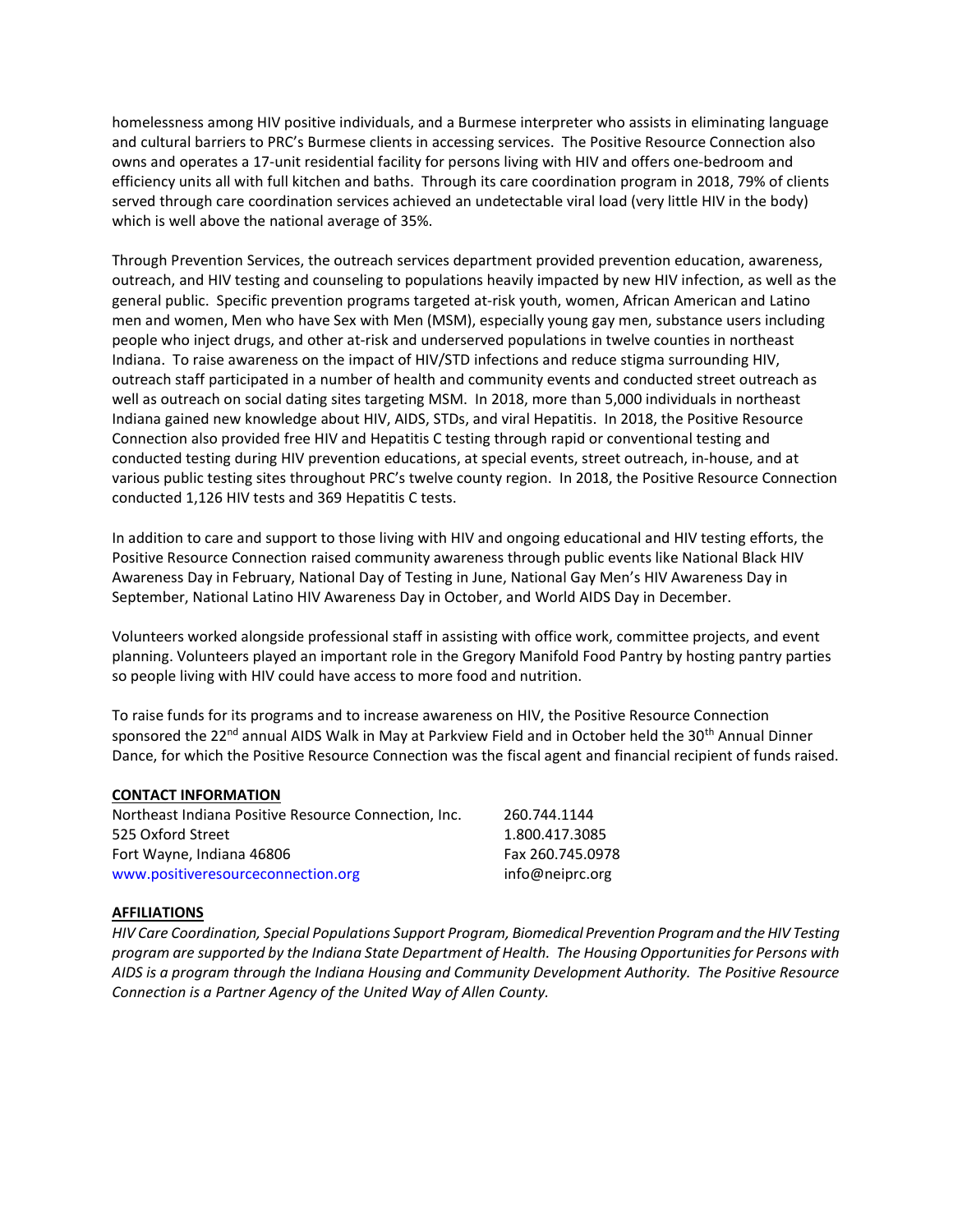#### BOARD OF DIRECTORS, 2018

Debby Beckman, President Imagine More, LLC Anne Simerman, Vice President Steel Dynamics Gary Zwierzynski, Treasurer Parkview Health Ken Shields, Secretary Parkview Health Dr. Jason Bailey Parkview Hospital Alan Nauts St. Francis University Rob Boyd 3 Rivers Federal Credit Union Kevin Hunter Fort Wayne Police Department

### STAFF, 2018

Executive Director, Jeff Markley Front Desk Assistance, Dick Risen/Rose Ellison Director of Client Services, Sara Seifert Care Coordinator, Megan Perry Care Coordinator, Vanessa Arroyo Care Coordinator, Meg Olivo Care Coordinator, Lauren Walters Lead Care Coordinator, Kathleen Menefee Care Coordinator, Rachel Hansen P/T Care Coordinator, Terry Taylor

### DONORS &UNDERWRITERS, 2018

Operating / Event Support Capital / Asset / Capacity Building Community Foundation of Greater Ft. Wayne K21 Foundation Donald Wood & Dar Richardson Foundation Indiana State Department of Health Dinner Dance **Venderly Foundation** St. Joseph Community Health Foundation Foundation Foellinger Foundation

The Health Foundation of Greater Indianapolis Lincoln Financial Group United Way of Allen County **Community Action Group** Waterfield Foundation Parkview Community Health Improvement MAC AIDS Fund Maximus Foundation Indiana Housing & Comm. Development Authority Kuhne Foundation Broadway Cares/Equity Fights AIDS PNC Foundation – English, Bonter, Mitchell Plymouth Congregation Church The Health Foundation of greater Indianapolis

The Health Foundation of Greater Indianapolis

Beth Beams We Care Counseling David Kirk Kirk Photography, Inc. Bradford Ziebell JPM Chase Leonard Helfrich Community Volunteer Sonya Snellenberger-Holm NE Indiana Regional Partnership Kaitlyn Pozorski Visiting Nurse and Hospice Kenson Dhanie Mike Thomas Associates

Housing Coordinator, Arien Dillon Addictions Specialist, Vanessa Hicks Comprehensive Coordinator, Niki Whitlock Director of Outreach Services, Kandace Kelly HIV Testing Coordinator, Barb McKee Community Outreach Coordinator, Charity Storey HIV Testing Coordinator, Ken Redmon Prevention Outreach Coordinator, Patricia Veazy Biomedical Prevention Coordinator, Timothy Price

Foellinger Foundation The Health Foundation of Greater Indianapolis

#### Program for Clients Outreach / Prevention / Linkage to Care

 Indiana State Department of Health Syringe Services Program **Fig. 2018** Ft. Wayne Health and Education Foundation Foundation